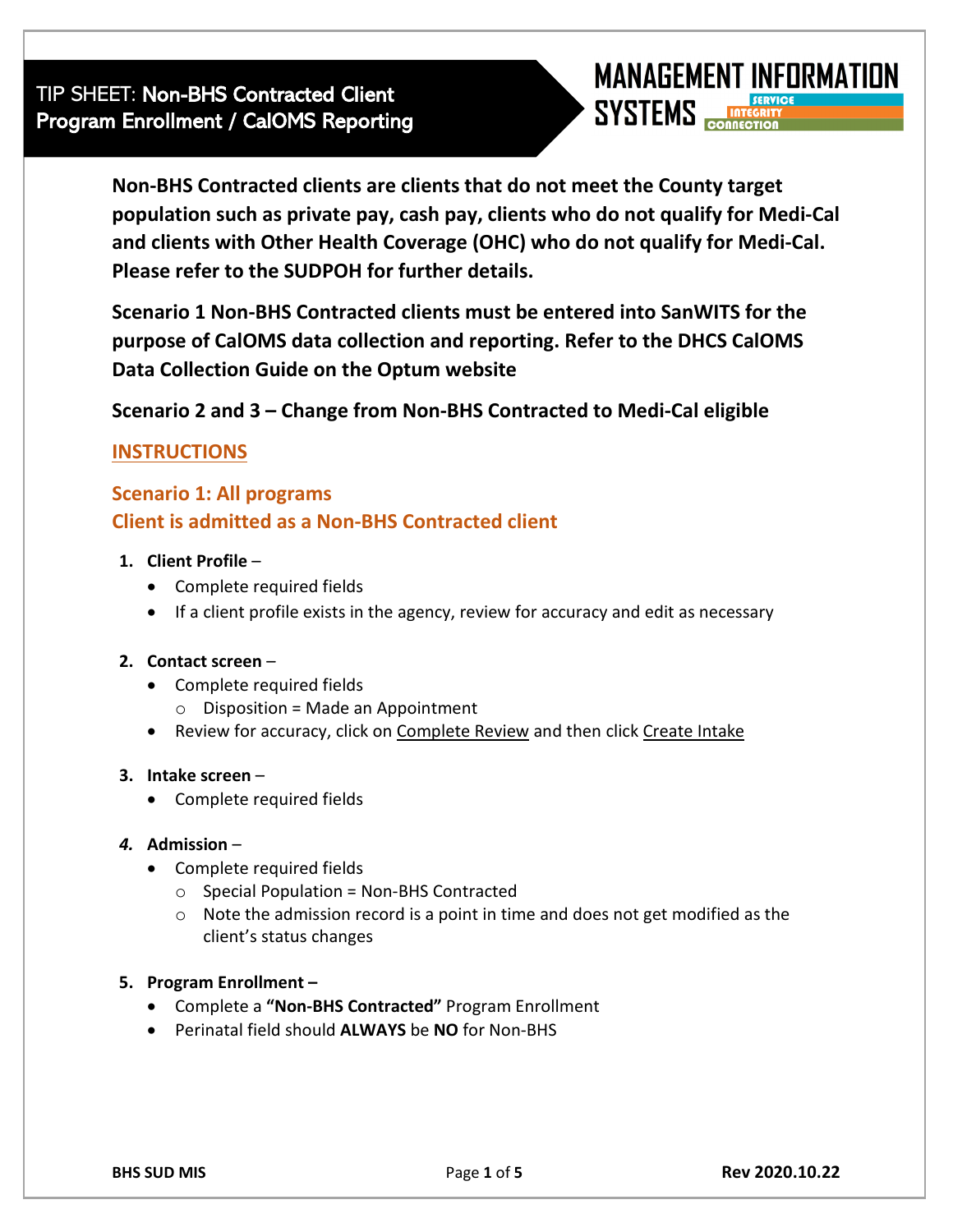

• Complete as needed (between 10 and 11 months from Admission record date or from previous annual update)

#### **7. Upon Completion of SUD Treatment –**

• End date Program Enrollment

# **8. Discharge –**

- Complete required fields
- Close case

# **9. ASAM - Do not complete ASAM screen**

**10. Payor Group Enrollment/Benefit Plan – Do not complete Payor Group Enrollment/Benefit Plan**

# **11. Encounter – Do not complete Encounters**

# **Scenario 2: Outpatient and OTP programs**

# **If client becomes a BHS client (Medi-Cal eligible) during their episode of SUD treatment, follow the additional steps**

# **1. ASAM –**

• Complete from Initial Level of Care Assessment

# **2. Diagnosis**

• Complete a primary Diagnosis with DSM-5 descriptor

# **3. Important: Program Enrollment Change** –

- End date the Non-BHS Contracted Program Enrollment (end date = date of change)
- Enter a new Program Enrollment for the appropriate LOC (start date = next day after end date on Non-BHS program enrollment)
	- $\circ$  Perinatal question For females that are receiving perinatal services from a facility that is certified to provide perinatal services and is contracted with the County to provide these services, select Yes
	- o All other instances for females, select No
- **4. Payor Group Enrollment/Benefit Plan** (choose the appropriate plan and group)
	- For Medicaid
		- o Select DMC ODS Non-Peri for clients not receiving perinatal services **OR**

**MANAGEMENT INFORMATION** 

**SYSTEMS**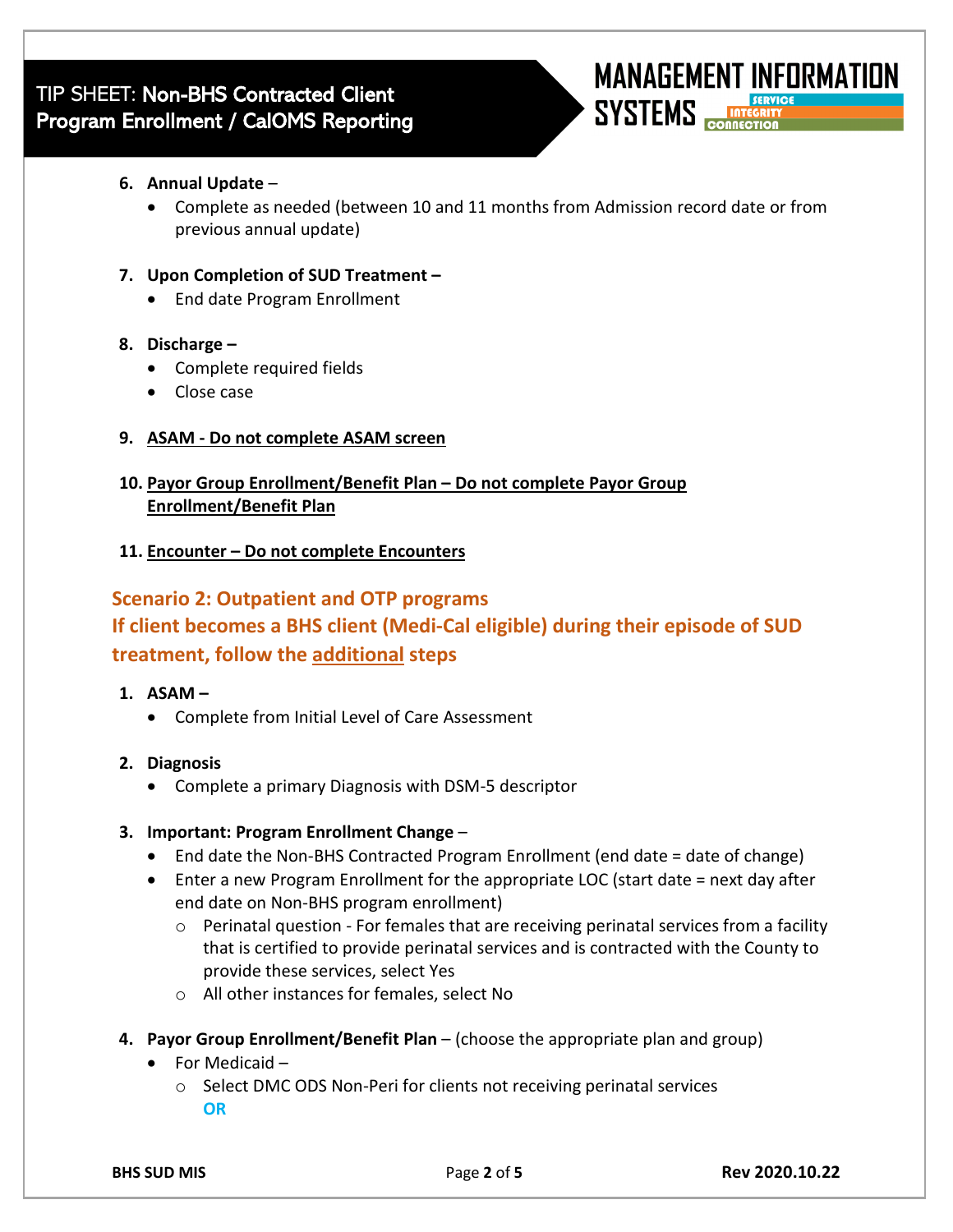# TIP SHEET: Non-BHS Contracted Client Program Enrollment / CalOMS Reporting



Select DMC ODS Perinatal for clients that are receiving perinatal services from a facility that is certified to provide perinatal services

| Benefit Plan/Private Pay Billing Information |                                |                                               |  |                              |              |                                       |  |  |  |
|----------------------------------------------|--------------------------------|-----------------------------------------------|--|------------------------------|--------------|---------------------------------------|--|--|--|
| Payor-Type                                   | Medicaid                       | $\overline{\mathbf{v}}$                       |  |                              | Plan-Group   |                                       |  |  |  |
| Payor Priority Order                         | $\mathbf{v}$                   |                                               |  |                              | Policy #     |                                       |  |  |  |
| Coverage Start                               | 鱛<br>爵<br>End<br>Payment Scale |                                               |  | ODS DMC- Non Peri-Medi-Cal - |              |                                       |  |  |  |
| Aid Code                                     |                                | Relationship to Subscriber/ Responsible Party |  |                              |              | Non Perinatal                         |  |  |  |
| <b>Subscriber/ Responsible Party:</b>        |                                |                                               |  |                              |              | ODS DMC- Peri-Medi-Cal -<br>Perinatal |  |  |  |
|                                              |                                |                                               |  |                              |              | Share of Cost-Share of Cost           |  |  |  |
| First Name                                   |                                | Middle                                        |  |                              | Last Name    |                                       |  |  |  |
| Birthdate                                    | Ê.                             | Gender                                        |  | $\overline{\phantom{a}}$     | Subscriber # |                                       |  |  |  |
| Address 1                                    |                                |                                               |  |                              |              |                                       |  |  |  |
| Address 2                                    |                                |                                               |  |                              |              |                                       |  |  |  |
| City                                         |                                | State                                         |  | $\overline{\phantom{a}}$     |              | Zip                                   |  |  |  |

- **5. Encounters –**
	- Complete required fields
- **6. Billing**
	- Batch and Bill according to Billing Dept instructions

# **Scenario 3: Residential programs If client becomes a BHS client (Medi-Cal eligible) during their episode of SUD treatment, follow the additional steps**

- **1. ASAM –**
	- Complete from Initial Level of Care Assessment
- **2. Diagnosis**
	- Complete a primary Diagnosis with DSM-5 descriptor
- **3. Authorization** 
	- Submit Provisional Authorization to Optum
- **4. Payor Group Enrollment for Government Contract –**
	- Complete a Government Contract PGE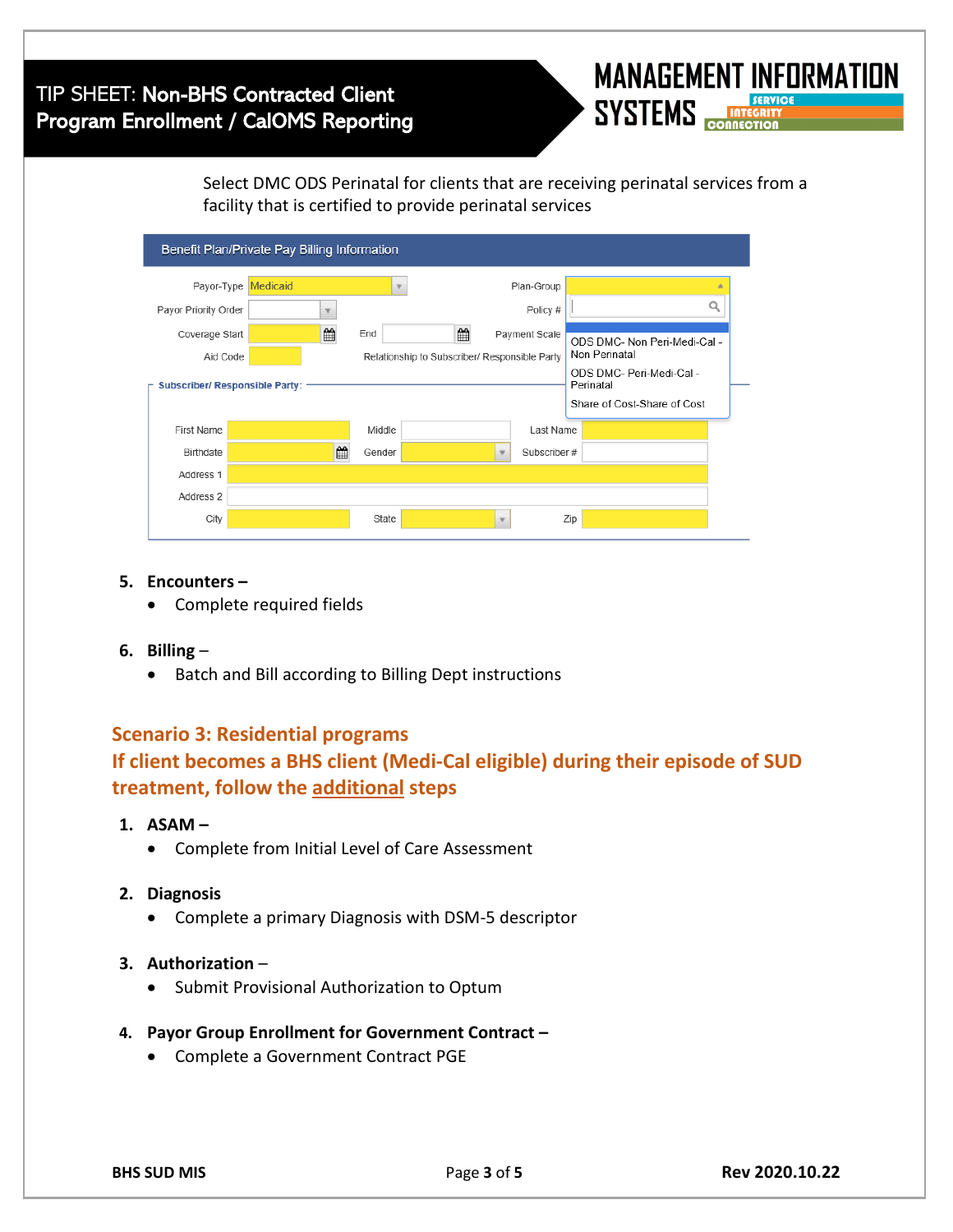# TIP SHEET: Non-BHS Contracted Client Program Enrollment / CalOMS Reporting

|                    | Plan Type Government Contract            | Payor Priority             |   |  |
|--------------------|------------------------------------------|----------------------------|---|--|
| Contract           |                                          | Order<br><b>Start Date</b> | ≝ |  |
|                    |                                          |                            |   |  |
| Plan-Group         |                                          | End Date                   | ≝ |  |
| Subscriber #       |                                          |                            |   |  |
| <b>Administral</b> |                                          |                            |   |  |
|                    |                                          |                            |   |  |
|                    | ODS Residential-Justice Override Bed Day |                            |   |  |

- **5. Payor Group Enrollment/Benefit Plan** (choose the appropriate plan and group)
	- For Medicaid
		- o Select DMC ODS Non-Peri for clients not receiving perinatal services  **OR**

Select DMC ODS Perinatal for clients that are receiving perinatal services from a facility that is certified to provide perinatal services

|                                       | Benefit Plan/Private Pay Billing Information |          |                                               |        |   |                                       |                             |                              |  |  |  |
|---------------------------------------|----------------------------------------------|----------|-----------------------------------------------|--------|---|---------------------------------------|-----------------------------|------------------------------|--|--|--|
|                                       | Payor-Type                                   | Medicaid |                                               |        |   |                                       | Plan-Group                  |                              |  |  |  |
|                                       | Payor Priority Order                         |          | v                                             |        |   |                                       | Policy #                    |                              |  |  |  |
|                                       | Coverage Start                               |          | 飴                                             | End    | 齡 |                                       | Payment Scale               | ODS DMC- Non Peri-Medi-Cal - |  |  |  |
|                                       | Aid Code                                     |          | Relationship to Subscriber/ Responsible Party |        |   | Non Perinatal                         |                             |                              |  |  |  |
| <b>Subscriber/ Responsible Party:</b> |                                              |          |                                               |        |   | ODS DMC- Peri-Medi-Cal -<br>Perinatal |                             |                              |  |  |  |
|                                       |                                              |          |                                               |        |   |                                       | Share of Cost-Share of Cost |                              |  |  |  |
|                                       | First Name                                   |          |                                               | Middle |   |                                       | Last Name                   |                              |  |  |  |
|                                       | <b>Birthdate</b>                             |          | 鱛                                             | Gender |   | v                                     | Subscriber #                |                              |  |  |  |
|                                       | Address 1                                    |          |                                               |        |   |                                       |                             |                              |  |  |  |
|                                       | Address 2                                    |          |                                               |        |   |                                       |                             |                              |  |  |  |
|                                       | City                                         |          |                                               | State  |   | $\mathbf{v}$                          |                             | Zip                          |  |  |  |
|                                       |                                              |          |                                               |        |   |                                       |                             |                              |  |  |  |

# **6. Important: Program Enrollment Change**–

- End date the Non-BHS Contracted Program Enrollment (end date = date of change)
- Enter a new Program Enrollment for the appropriate LOC (start date = next day after end date on Non-BHS program enrollment)
	- o Perinatal question For females that are receiving perinatal services from a facility that is certified to provide perinatal services and is contracted with the County to provide these services, select Yes
	- o All other instances for females, select No

**MANAGEMENT INFORMATION** 

**SYSTEMS**